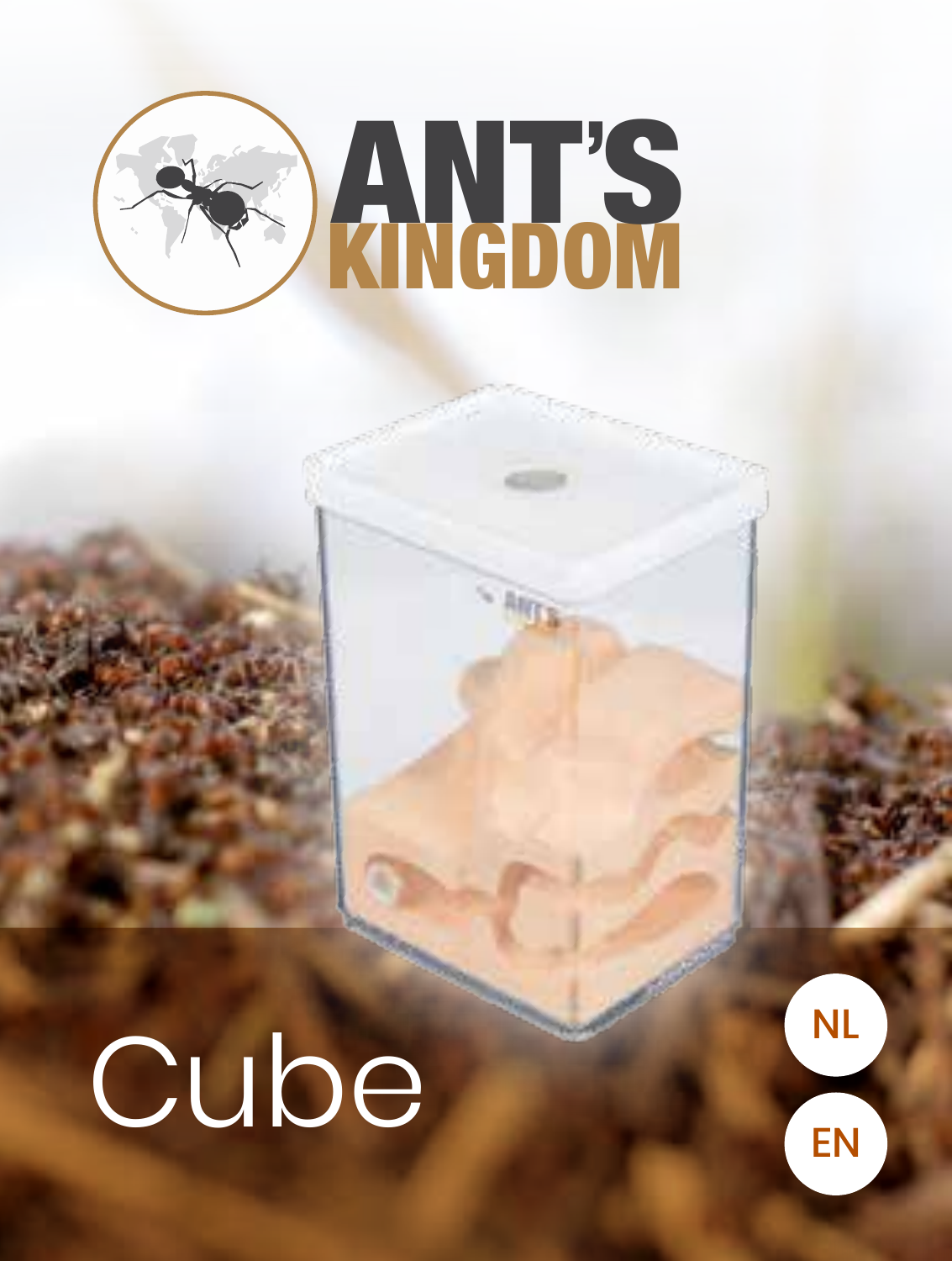### **Instructions** Ant's Kingdom Cube Antfarm EN

*Thank you for ordering the Ant Farm Cube*

*An excellent choice!*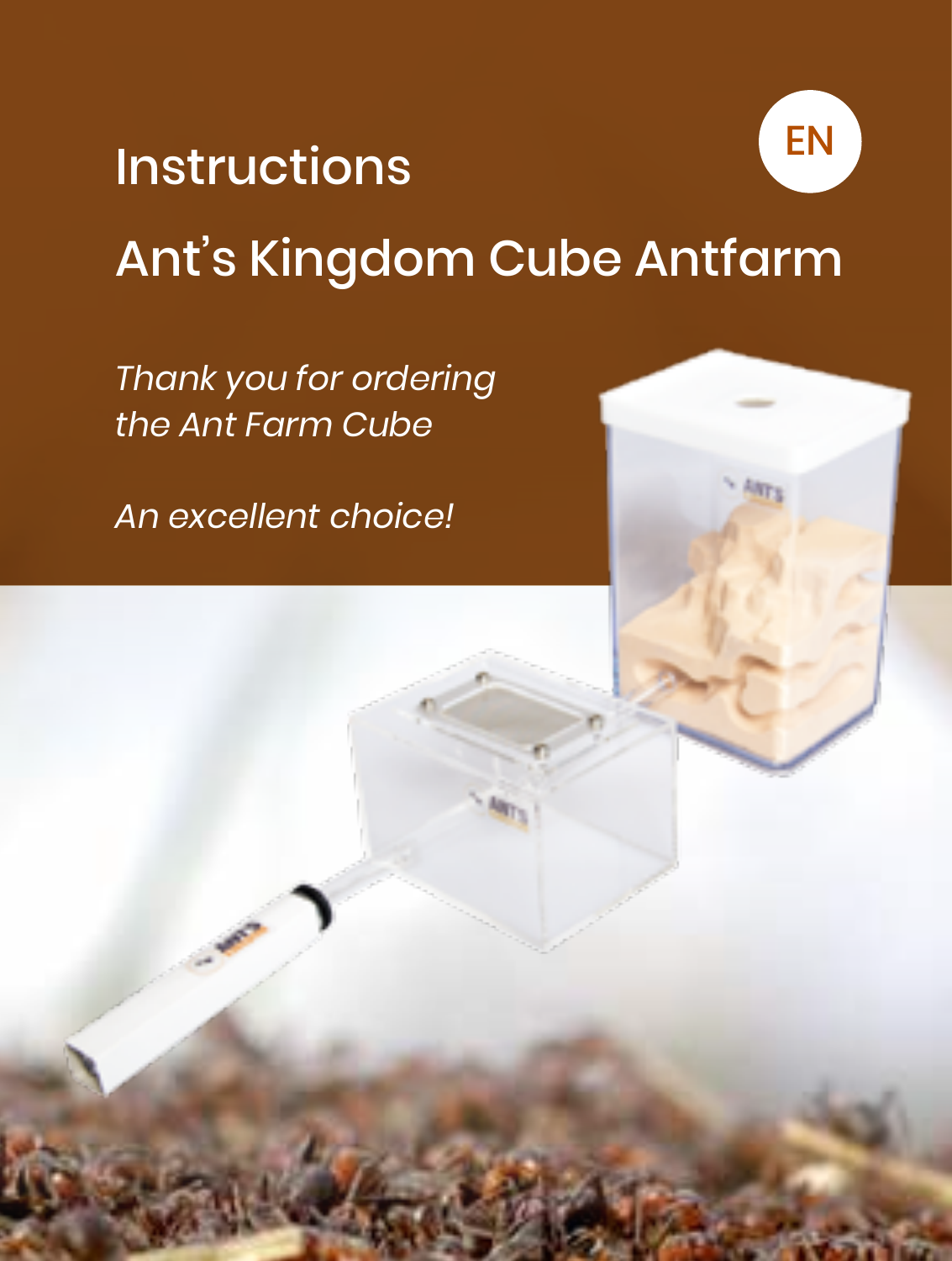## Installation

In addition to the information on our website we gladly provide you with some extra instructions to start using your Cube Ant Farm.

Have you ordered a colony? If so, than we provide a free hose and coupler piece. Our advice is to make a connection as you can see on the pictures. If you also ordered a feeding box or arena, then our advice is to connect the colony close to the arena. The ants then get used to transport their waste to the arena and get their food from the arena. The colony will usually move to the gypsum in a later phase (if the colony is big enough) and then they have already become pretty accustomed to the use of the arena.

### **Patience**

Culturing a colony requires much patience. So keep in mind that it may take a long time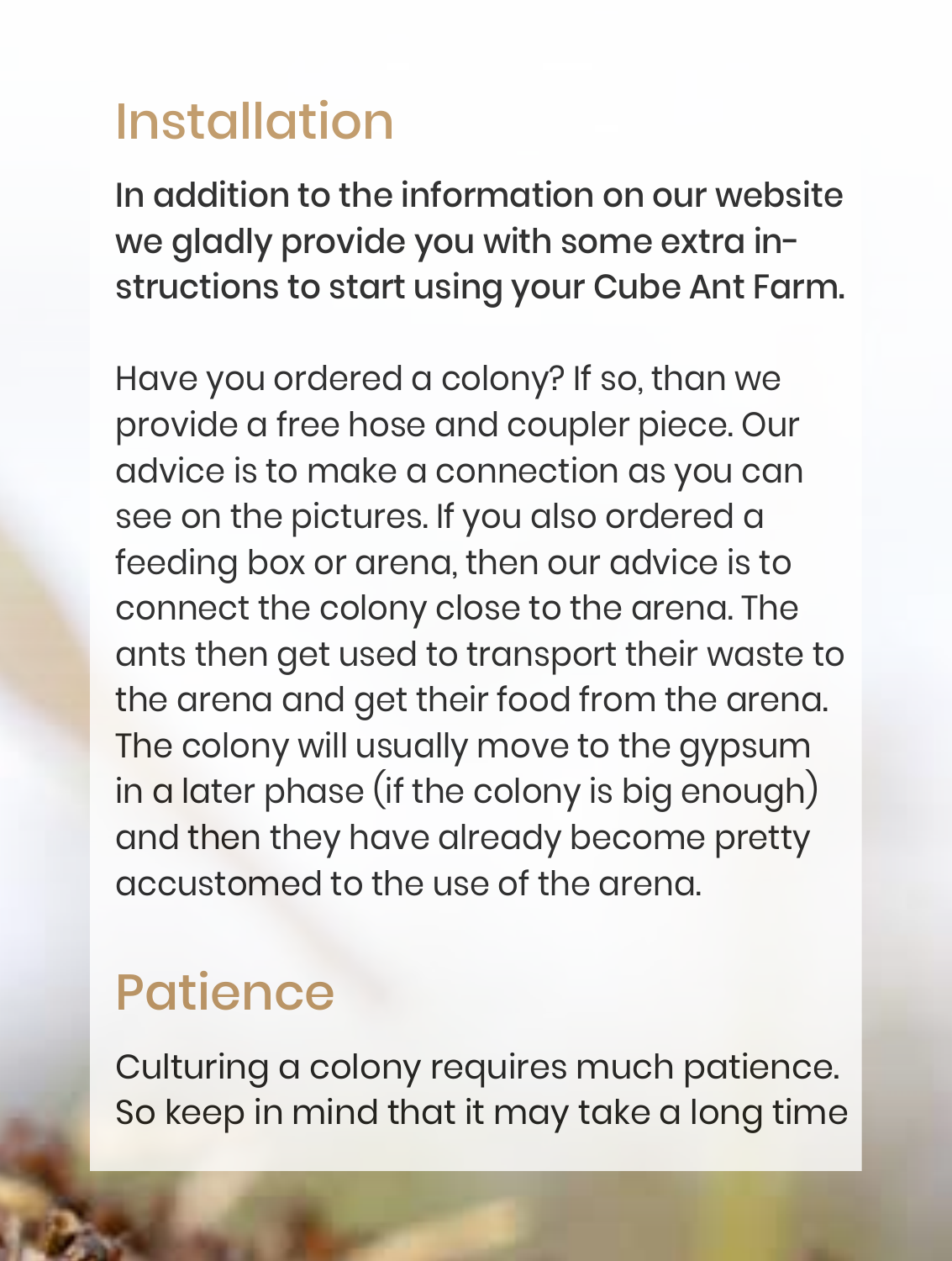before the ants begin a move to the nest

gypsum part. Think of this rather in months than in days or weeks. Keep the colony tube well protected (dark), for example with a piece of cloth, cardboard or the foil or protection sleeve that are available on our website. If the the colony is moved to the gypsum part, our advice is to leave the nest (test tube) connected several weeks at least as "backup" nest for your colony.

### **Moisture**

The gypsum is pretty easy to keep a bit moist. You can spray or pour over water on a part of the gypsum in the Cube. You will see that the gypsum colours a bit darker where the water is moving. Make sure that one or two rooms are a bit moisture this way and check on this every few weeks. Since the cube is properly sealed, moisture remains for a long period, sometimes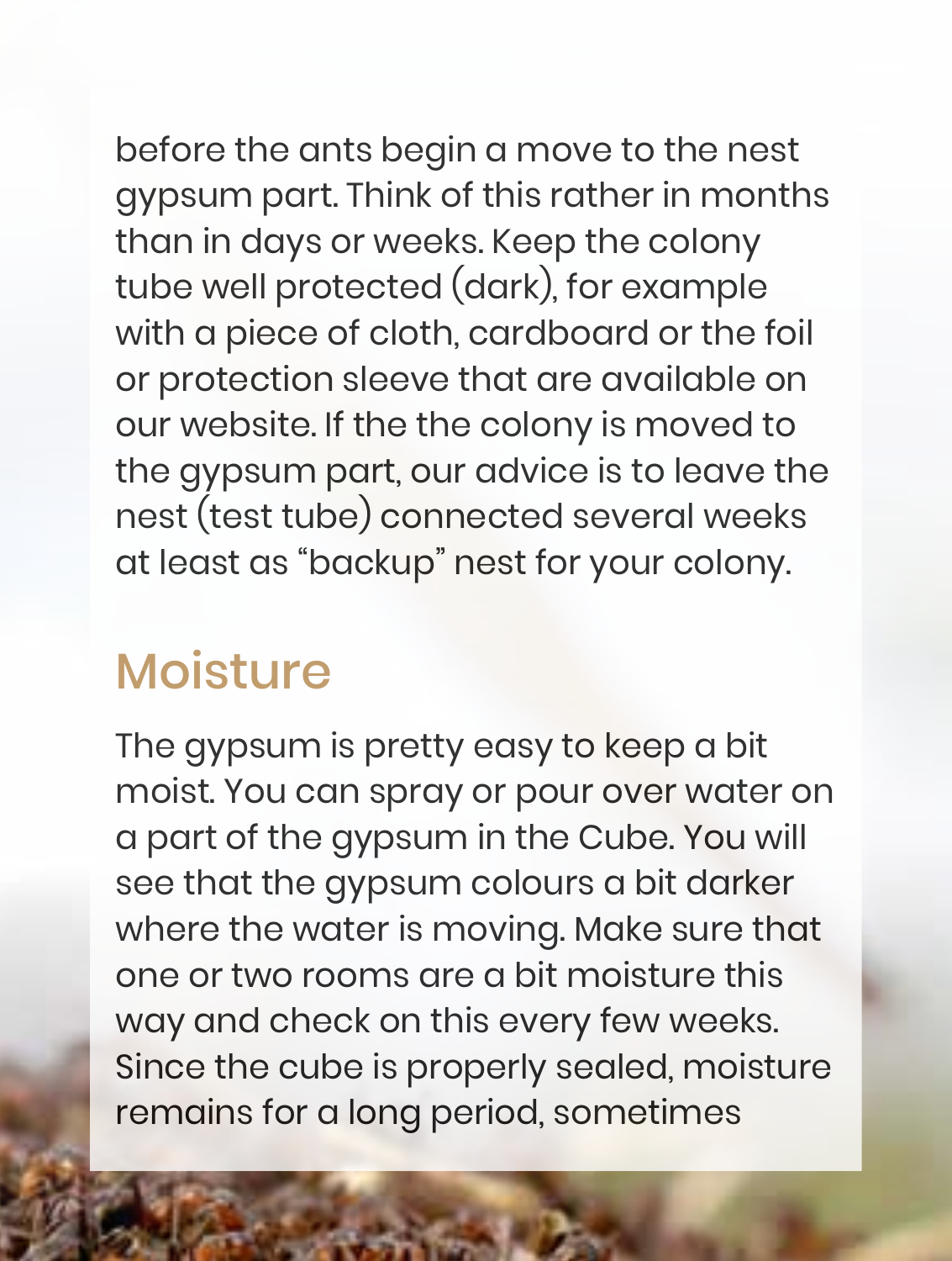several weeks. That's why you shouldn't make it too wet and check regularly. Condensation indicates that it is too wet, in that case add less moisture, ventilate more and/or remove condensation.

#### Maintenance

If it becomes too humid or mold has formed in your Cube, you can clean the Cube completely by gently tapping out the plaster. Do this after first removing the lid, sealing caps and connecting materials. Place a cloth under the Cube, hold the Cube upside down and gently tap out the plaster so that it ends up on the cloth. Then you can clean everything well and/or let it dry.

*We wish you lots of fun (and patience) with this new hobby and if there are any questions, please feel free to contact us by email.*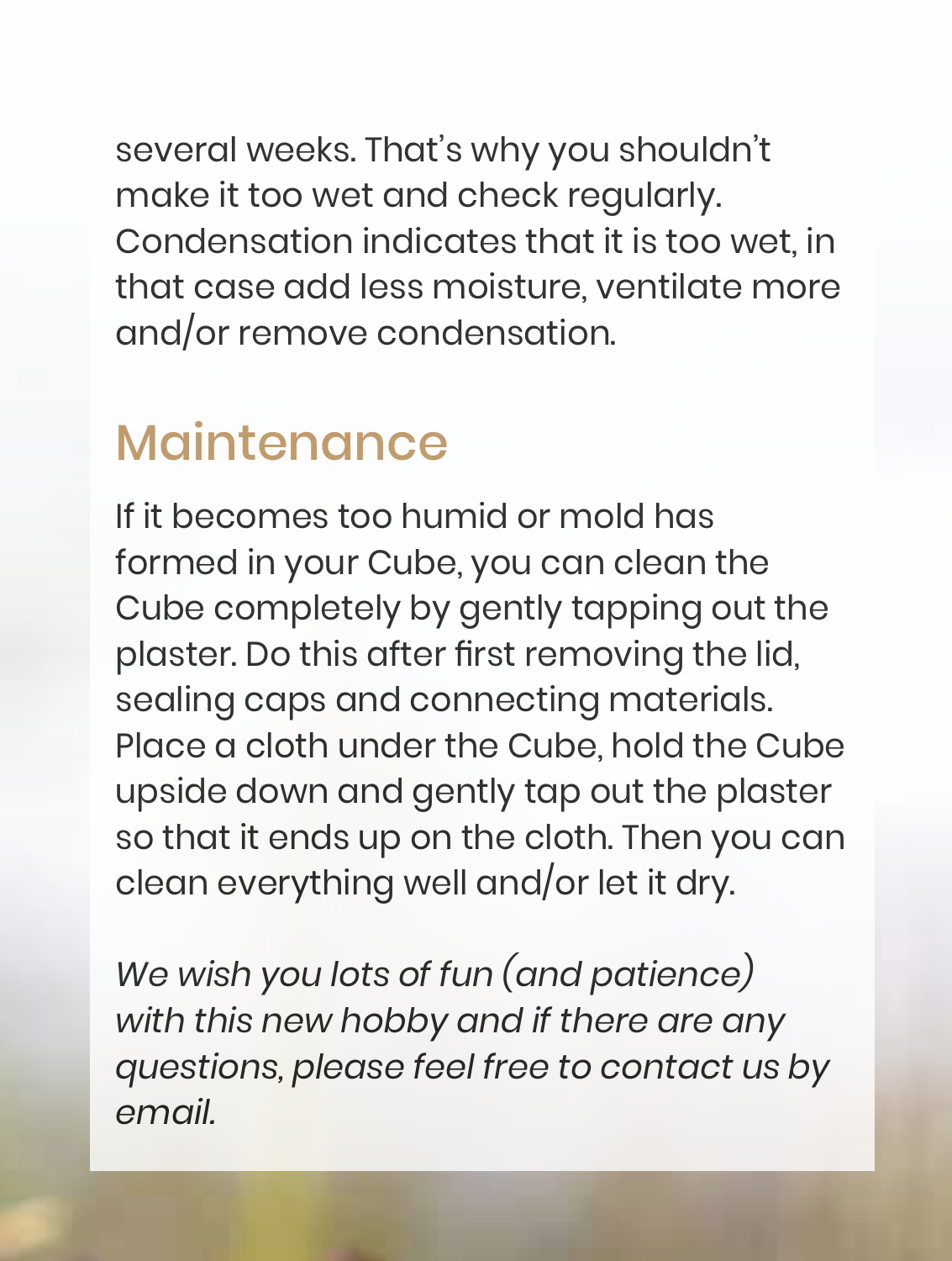# Cube S

ANTS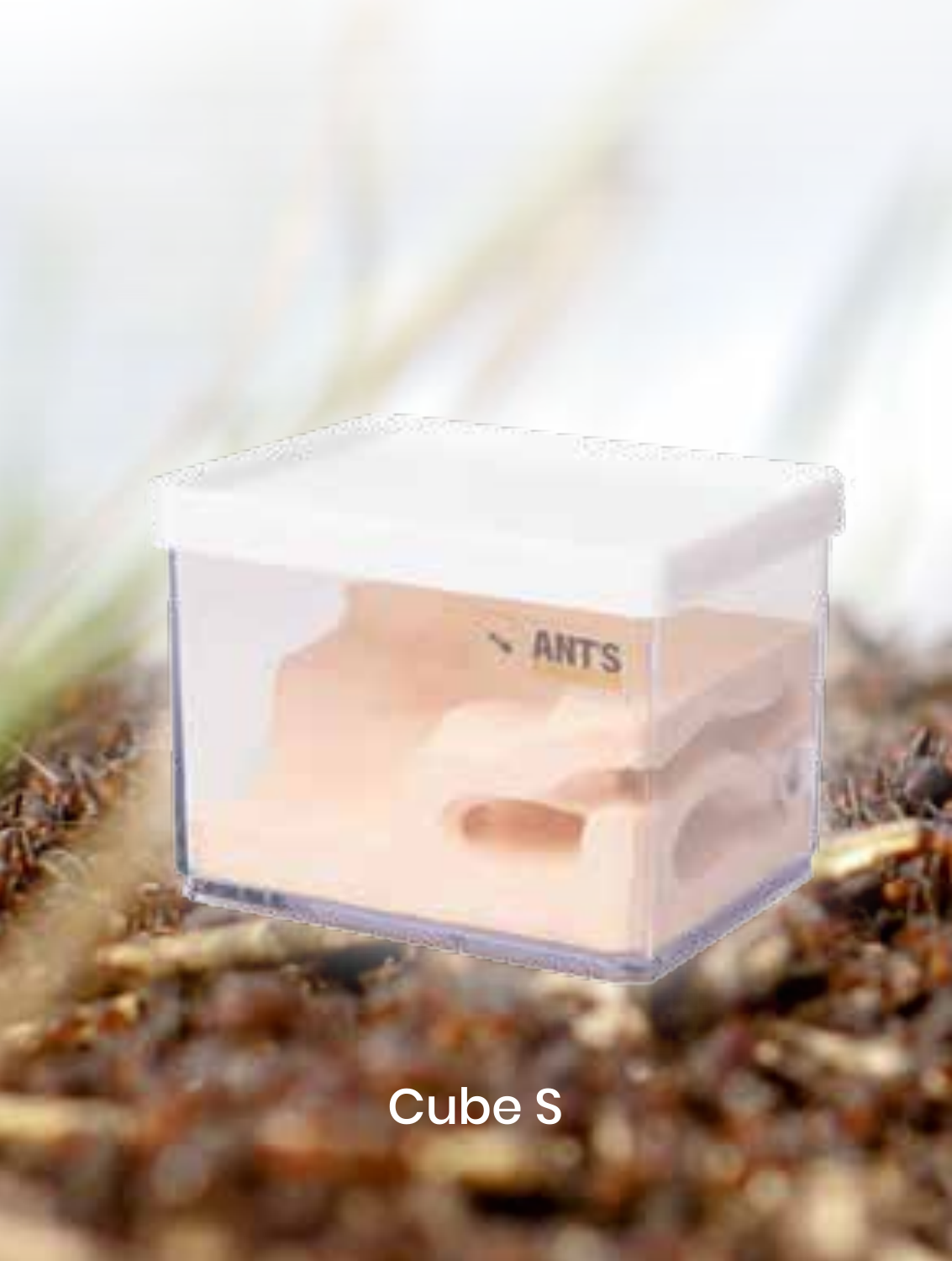